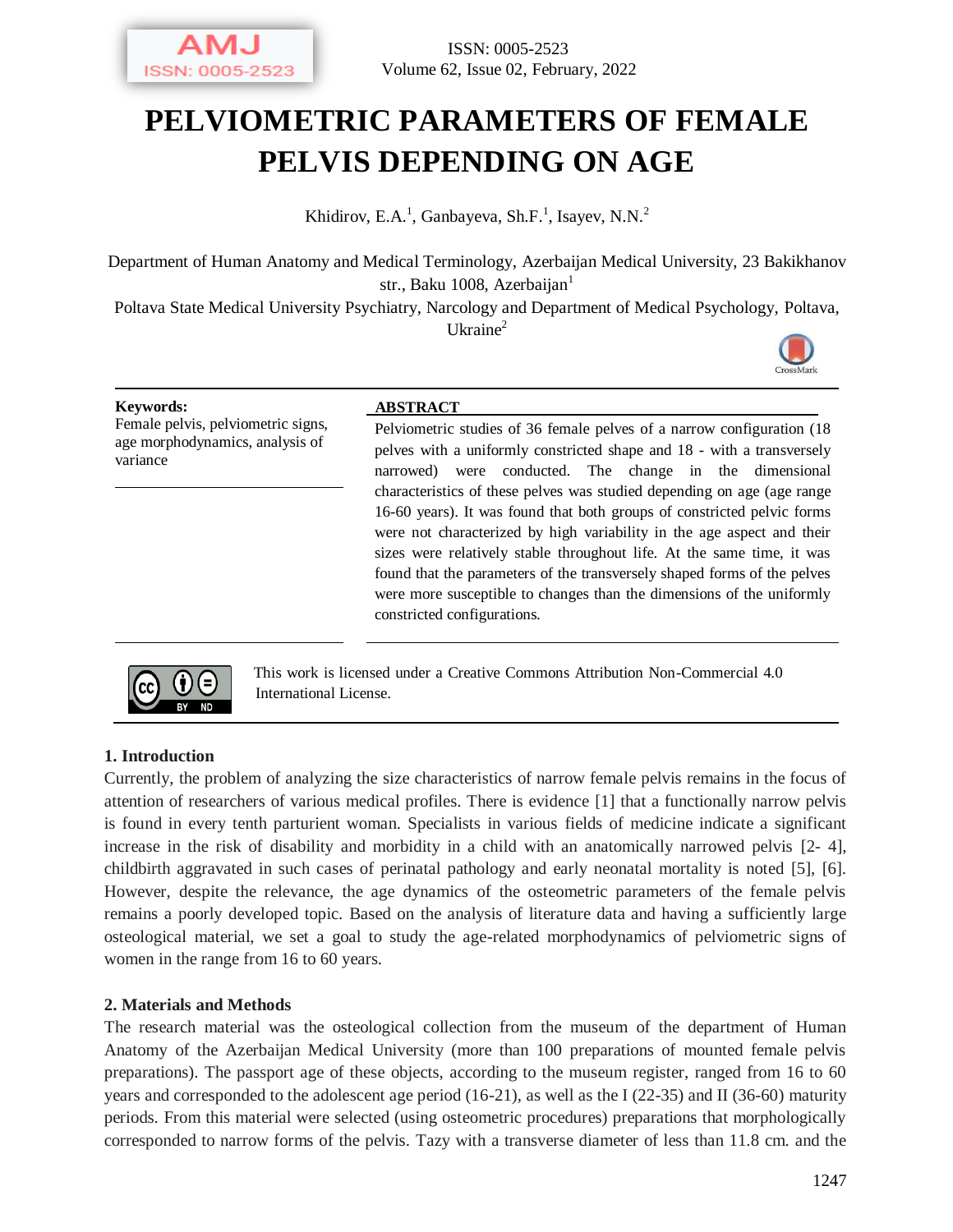transverse diameter of the exit of the pelvis less than 10.5 cm. were attributed to cross-contracted forms of the pelvis, according to the recommendations used in gynecology [7]. There were 18 such objects in the collection. In addition, the objects that had osteometric characteristics (true conjugate, diagonal conjugate, transverse diameter, ridge spacing, transverse size of the wide part, etc.) differing from the average downwards by 1.5 cm. and more were attributed to general uniformly constricted pelvic forms. The selection was carried out on the basis of a comparison of their sizes with the standards of average parameters, which are given by many authors as average values of pelviometric characteristics in women of the European race [8- 10]. As a result, the pelvis with a general uniform form also turned out to be 18. Preparations classified as narrow pelvic forms were distributed by age categories evenly and thus, in both groups, 6 objects corresponded to the adolescent age period, 6 - I period of maturity, and 6 - II period maturity. On each anatomical preparation of the bone pelvis, 15 pelviometric features were measured according to the generally accepted standard procedure [11]. A list of these signs is given in the tables below. The actual data collected using osteometric procedures were processed by simple methods of variation statistics [12]. The necessary statistical calculations were carried out using the appropriate Microsoft Excel software package.

#### **3. RESULTS AND DISCUSSION**

As a result of osteometric studies, corresponding pelviometric characteristics were obtained, which were recorded in special pelviometric blanks. These parameters were grouped and entered into the spreadsheet environment of Microsoft Excel. Then, for the entire studied osteological sampling, the corresponding variational-statistical parameters were calculated. Using the results obtained, it was necessary to clarify the behavior of pelviometric signs in the age dynamics taking into account the configuration features of the pelvis. That is, it was necessary to determine how the osteometric parameters of the female pelvis correlate with each other in three age categories with its transversely contracted and generally uniformly constricted configuration. As we already noted in the studied collection of pelvic preparations, the configuration of which was classified as transverse-contracted forms, there were a total of 18 objects. These pelvic preparations were characterized by small transverse dimensions. When objects were distributed from this population, 6 pelvic preparations were in each of the age groups under consideration. For transversely shaped pelvic forms, there was a large variation in metric indices. The most varying features were such signs as anatomical and true conjugates, the straight and transverse size of the wide part of the pelvis, as well as oblique diameter, the transverse size of the narrow part of the pelvis, the intercrest distance and the height of the pelvis. At the same time, the last four signs in different age periods differ by more than 1 cm, and the difference in the size of the pelvis height between the age groups of the first and second mature periods is more than 4 cm. Also, a sharp increase in parameters in the second mature period was characteristic of the transverse size of the narrow part pelvis and intercrest distance. However, all other metric indicators with this form of the pelvis change little with age. The transverse size of the inferior aperture of lesser pelvis, diagonal conjugate, the straight size of narrow part of pelvis and transverse diameter had the most stable dimensional characteristics.

#### **4. REFERENCES**

[1] Rinella ME. Nonalcoholic fatty liver disease: a systematic review. JAMA. 2015;313:2263–73.

[2] Brunt EM, Wong VW, Nobili V, Day CP, Sookoian S, Maher JJ, Bugianesi E, Sirlin CB, Neuschwander-Tetri BA, Rinella ME. Nonalcoholic fatty liver disease. Nat Rev Dis Primers. 2015;1:15080.

[3] Wong RJ, Aguilar M, Cheung R, Perumpail RB, Harrison SA, Younossi ZM, Ahmed A. Nonalcoholic steatohepatitis is the second leading etiology of liver disease among adults awaiting liver transplantation in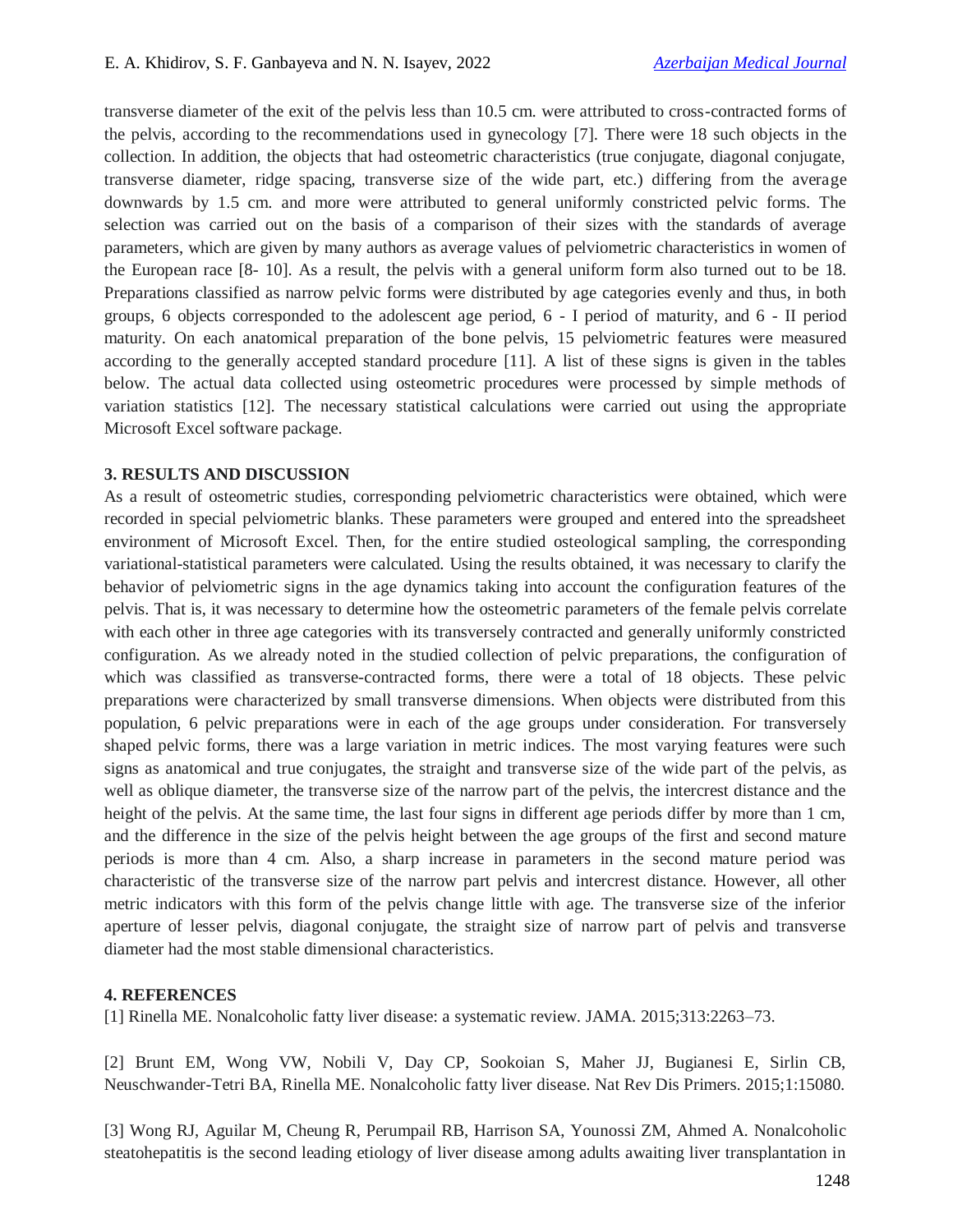

the United States. Gastroenterology. 2015;148:547–55.

[4] Goh GB, McCullough AJ. Natural history of nonalcoholic fatty liver disease. Dig Dis Sci. 2016;61:1226–33.

[5] Younossi ZM, Blissett D, Blissett R, Henry L, Stepanova M, Younossi Y, Racila A, Hunt S, Beckerman R. The economic and clinical burden of nonalcoholic fatty liver disease in the United States and Europe. Hepatology. 2016;64:1577–86.

[6] Angulo P, Kleiner DE, Dam-Larsen S, Adams LA, Bjornsson ES, Charatcharoenwitthaya P, Mills PR, Keach JC, Lafferty HD, Stahler A, Haflidadottir S, Bendtsen F. Liver fibrosis, but no other histologic features, is associated with long-term outcomes of patients with nonalcoholic fatty liver disease. Gastroenterology. 2015;149:389–97.

[7] Singh S, Allen AM, Wang Z, Prokop LJ, Murad MH, Loomba R. Fibrosis progression in nonalcoholic fatty liver vs nonalcoholic steatohepatitis: A systematic review and meta-analysis of paired-biopsy studies. Clin Gastroenterol Hepatol. 2015;13:643–54.

[8] Kwok R, Choi KC, Wong GL, Zhang Y, Chan HL, Luk AO, Shu SS, Chan AW, Yeung MW, Chan JC, Kong AP, Wong VW. Screening diabetic patients for non-alcoholic fatty liver disease with controlled attenuation parameter and liver stiffness measurements: a prospective cohort study. Gut. 2016;65:1359–68.

[9] Koehler EM, Plompen EP, Schouten JN, Hansen BE, Darwish Murad S, Taimr P, Leebeek FW, Hofman A, Stricker BH, Castera L, Janssen HL. Presence of diabetes mellitus and steatosis is associated with liver stiffness in a general population: The Rotterdam study. Hepatology. 2016;63:138–47.

[10] Unalp-Arida A, Ruhl CE. Noninvasive fatty liver markers predict liver disease mortality in the U.S. population. Hepatology. 2016;63:1170–83.

[11] Reeves HL, Zaki MY, Day CP. Hepatocellular carcinoma in obesity, type 2 diabetes, and NAFLD. Dig Dis Sci. 2016;61:1234–45.

[12] Mittal S, El-Serag HB, Sada YH, Kanwal F, Duan Z, Temple S, May SB, Kramer JR, Richardson PA, Davila JA. Hepatocellular carcinoma in the absence of cirrhosis in United States veterans is associated with nonalcoholic fatty liver disease. Clin Gastroenterol Hepatol. 2016;14:124–31.

[13] European Association for the Study of the Liver (EASL), European Association for the Study of Diabetes (EASD), European Association for the Study of Obesity (EASO). EASL-EASD-EASO Clinical Practice Guidelines for the management of non-alcoholic fatty liver disease. J Hepatol. 2016;64:1388–402.

[14] Zhou Y, Orešič M, Leivonen M, Gopalacharyulu P, Hyysalo J, Arola J, Verrijken A, Francque S, Van Gaal L, Hyötyläinen T, Yki-Järvinen H. Noninvasive detection of nonalcoholic steatohepatitis using clinical markers and circulating levels of lipids and metabolites. Clin Gastroenterol Hepatol. 2016;14:1463–72.

[15] Loomba R, Quehenberger O, Armando A, Dennis EA. Polyunsaturated fatty acid metabolites as novel lipidomic biomarkers for noninvasive diagnosis of nonalcoholic steatohepatitis. J Lipid Res. 2015;56:185– 92.